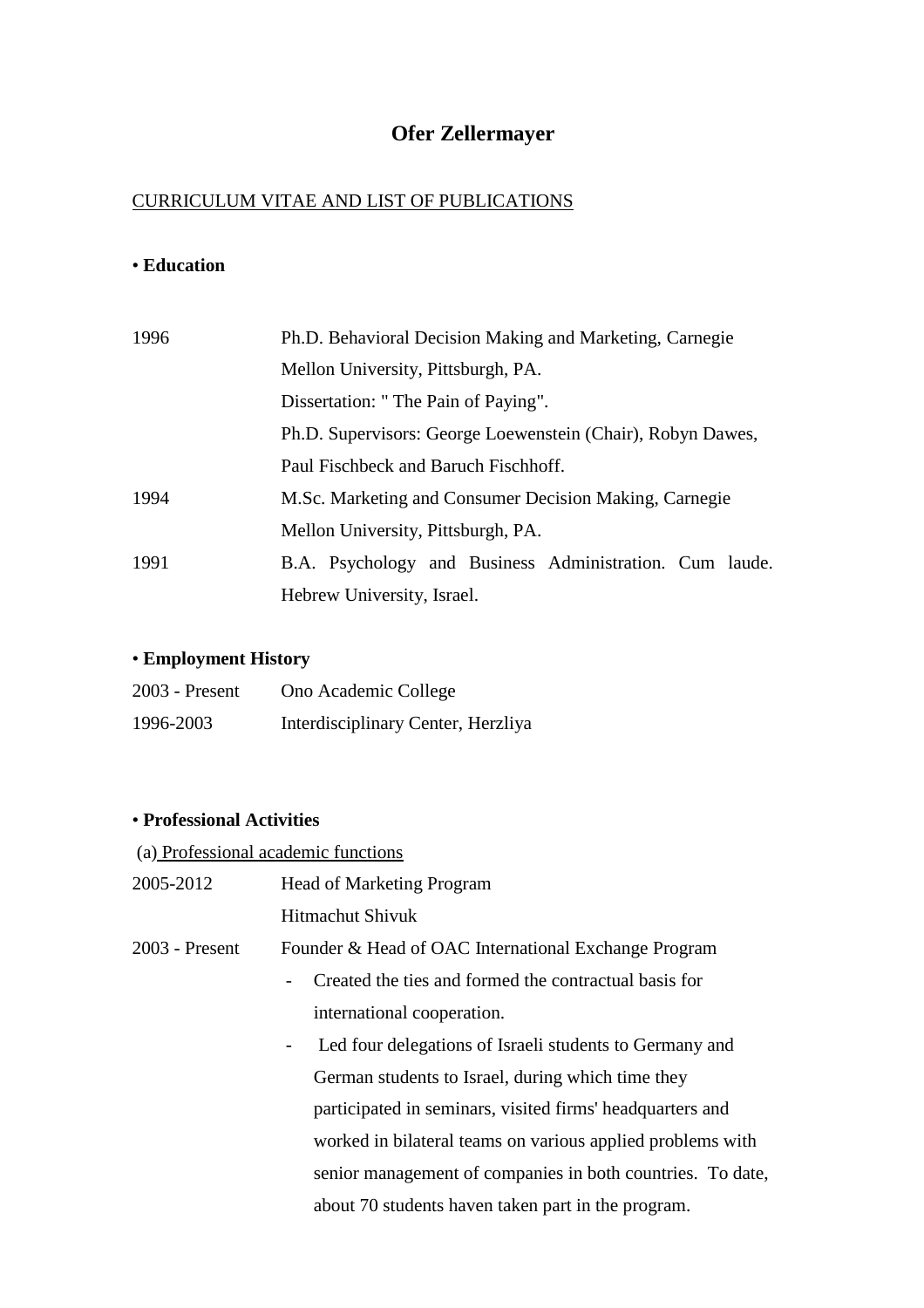| 2008 | Founder & Head of Ono-NuSkin International Case Study              |
|------|--------------------------------------------------------------------|
|      | Contest                                                            |
|      | - Visualized, initiated and ran an industry-sponsored competition  |
|      | and led the winning team to a presentation at the U.S.             |
|      | headquarters.                                                      |
| 2007 | Founder and Director of Zoom – Ono Qualitative Marketing           |
|      | Research                                                           |
|      | - First marketing research institute to be set up within an        |
|      | academic framework - unique in Israel and unusual in the rest of   |
|      | the world as well.                                                 |
|      | - Provides its clients – marketing and research departments of a   |
| 2001 | wide range of organizations $-$ added value, and strengthens the   |
|      | principle of applied academics and ties to industry.               |
|      | Founder and Head of the Amex-IDC Club                              |
|      | - Entitles every student, graduate and staff member to apply for a |
|      | credit card that bears the organization's logo.                    |
|      |                                                                    |
|      | (b) Professional functions outside universities/institutions       |

| $2008$ - Present | <b>External Director</b>                       |
|------------------|------------------------------------------------|
|                  | Delek Automotive Systems, Ltd. Nir Zvi, Israel |
| 2008-2009        | <b>Head of Marketing Strategy</b>              |
|                  | Israel Democracy, Jerusalem, Israel            |

### • **Educational Activities**

(a) Courses taught Graduate Courses Consumer Behavior Decision Making International Consumer Behavior Marketing and Movies Marketing Research